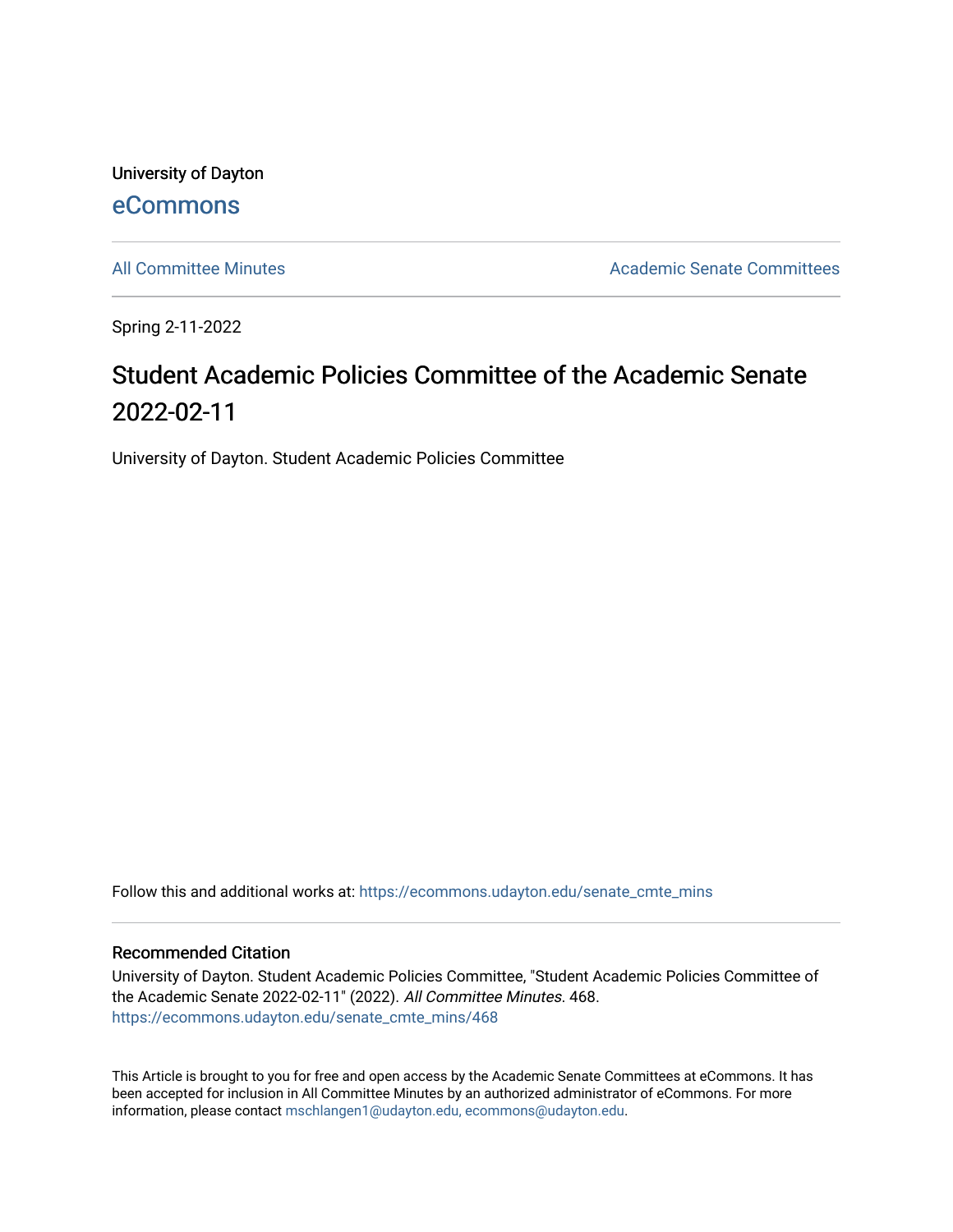## **APPROVED** SAPC Minutes 11 February 2022 - 2:30pm

In attendance: Joanna Abdallah, Lee Dixon, Sharon Gratto, Jay Janney, Katie Kohnen, Ryan McEwan, Grace Pierucci

Regrets: Allison Kinney, John White, Tom Skill

- 1. Minutes were approved (one change to the date)
- 2. Lee took care of formatting/cleaning up the academic dishonesty policy, it is done.
- 3. We learned from David Wright that a student does not have to complete the SET at one setting, they can save it and complete it later. Grace indicated she didn't have success completing it later (it forced her to start over). Katie indicated students are concerned they'll lose their work if they don't finish the SET when they first open it.
- 4. We discussed the *Report to the Academic Senate and Student Government Association on Mitigating Bias in SET's and Classrooms* (February 1<sup>st</sup>, 2022).
	- a. Sam Dorf added the draft language for classroom bias and found it was well received. We believe it is very good.
		- i. It currently reads "As part of the University for the Common Good that aims to be an anti-racist university, the XXXX department wants all students to feel safe, respected, and valued in all their classes. Should you have an experience in this class, or any class in this department, where you feel devalued because of an incident in class, we would like to learn about it. You are free to discuss the issue with your professor. If you are wary of discussing the issue with your professor, then please contact XXXX, chair of the XXXX department. You can reach him/her/them by email at XXX. You can phone at XXXX or you can stop into the office in XXXX to set up a private conversation about your experience. <return> You are, of course, welcome share your experience with the Equity Compliance Office. You can also reach the Equity Compliance Office by phone at 937-229-3622.
			- 1. We asked if how to address concerns beyond racism. Our goal is to capture the concern for anti-racism while capturing concerns for others.
			- 2. We propose the following "As part of the University for the Common Good we aspire to respect the dignity of every person, and to be an anti-racist university"
			- 3. In case the syllabus is distributed via paper, we recommend changing the "office of equity compliance"
			- 4. Instead, "we would like to learn about it". We prefer "It is important for you to report it".
			- 5. We also recommend the following change. "You may report it in at least three ways. First, you are always free to discuss the issue with your professor. If you are wary of discussing the issue with your professor, then you are encouraged to contact XXXX, chair of the XXXX department. You can reach him/her/them by email at XXX. You can phone at XXXX or you can stop into the office in XXXX to set up a private conversation about your experience. Finally you are, of course, welcome to share your experience with the Equity Compliance Office at